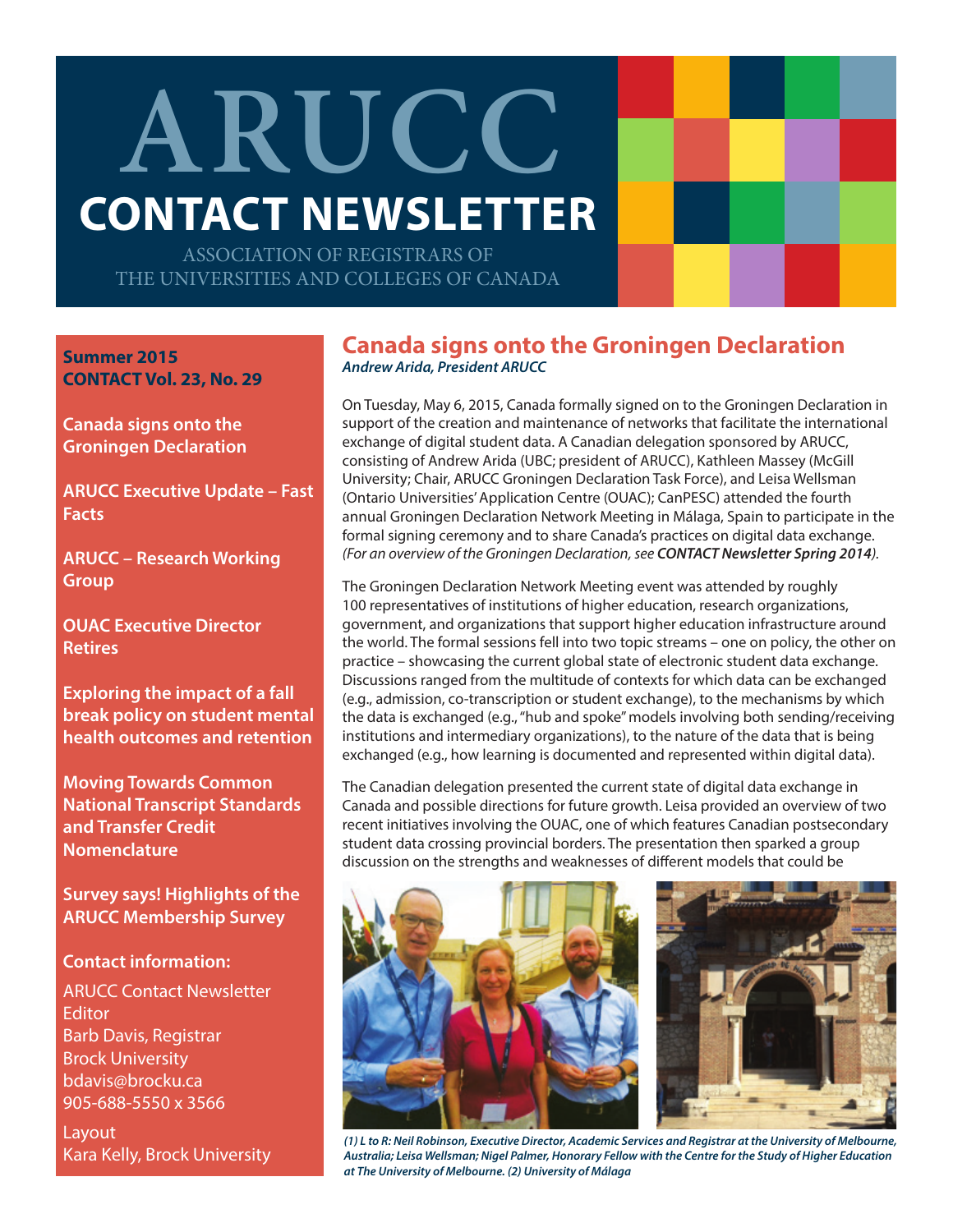employed to further enhance the exchange of data in Canada. Specifically, what is the most effective trading method: institution-to-institution exchange, provincial hub-to-hub exchange (e.g., OUAC to ApplyAlberta), or the development of a national clearinghouse-type model?

Having Canada join the Declaration Network was an idea borne of a discussion group at the 2014 ARUCC Conference in Quebec City. Kathleen Massey played a lead role in assembling a taskforce of representatives from institutions across Canada to explore the idea; the group ultimately provided a formal recommendation to the ARUCC Executive. The 2015 Groningen Declaration signatory document appears online and both links Canada to, and formalizes Canada's presence in, an international consortium of countries and organizations supporting the exchange of digital student data.

These discussions took place against the magical backdrop of the Andalucía

# **ARUCC Executive Update –** *Fast Facts*

• Save the Date! The 2016 Biennial Conference will be held June 19 - 22, 2016 at the Sheraton Wall Centre, Vancouver BC (held jointly with PCCAT 2016). Watch for more information and a call for session proposals - consider sharing your expertise!

• Send us your photos. We're collecting a bank of photos (people and places) to showcase on the main ARUCC banner. We also invite your feedback on the new website. Please send your comments and photos to *www.arucc.ca/en/contact*

• The PCCAT 2015 Conference was held June 24 & 25 in Windsor ON. This year's theme was *"Blending Borders: Expanding Capacity and Access Through Student Transfer and Mobility"*. Highlights included keynote speaker Tom Black, Stanford University Registrar, a National Transcript Guide Update, and a National Panel on Consortiums, Admissions and Transfer organizations.

region in the south of Spain. The University of Málaga hosted the event and their generosity ensured that all invited guests experienced the richness of Spanish hospitality and culture. The informal networking and discussions outside of the sessions certainly drew inspiration from a backdrop of Moorish architecture and the taste of fresh seafood and Spanish tapas!

So what does this mean for Canadian universities and colleges? Canada's presence underscored our existing capacity to exchange electronic data and our eagerness to partner with international organizations on pilot exchange projects. Certainly, as pilot projects south of the border prove, Canadian institutions will need to explore partnerships with intermediary groups to make this happen; institutionto-institution linkages do not seem quite as common. Indeed, if conversations from the Groningen Declaration Meeting are any indication, the solution to digital student data mobility goes beyond individual institution willingness and

interest and requires the establishment of sophisticated support networks.

Now that Canada has signed the Declaration, the ARUCC Groningen Task Force will re-commence its work to consult broadly regarding possible Canadian models for data exchange. Stay tuned for more on this project!



*Kathleen Massey (McGill University; Chair, ARUCC Groningen Declaration Task Force), Andrew Arida (UBC; president of ARUCC), and Leisa Wellsman (Ontario Universities' Application Centre (OUAC); CanPESC)*

## **ARUCC – Research Working Group**

#### *Aaron House, Director, Pathways to Education and Working Group Member*

The ARUCC Research Working Group is a volunteer committee to review requests and provide recommendations to the executive regarding future research opportunities.

We are excited to announce the addition of our web presence on the new ARUCC web site, launched in March, 2015. The new webpage contains:

- the genesis of the working group and early efforts;
- working group membership and a call for regional representation;
- a list of relevant national and international resources of interest to those within the registrarial community.

You may view the page via *www.arucc.ca* or directly at *www.arucc.ca/en/resources/ research-working-group.html*.

Going forward, we are interested in populating the website with topic specific research papers and will be seeking your advice on how best to collect and present such information using templates to help facilitate this process. The Research Working Group will soon be seeking your input on these templates so stay tuned!

#### **Interested in joining the Working Group?**

Additional membership is being sought through the regional associations. Those interested in joining the working group should contact Kate Ross at *kate.ross@ubc.ca*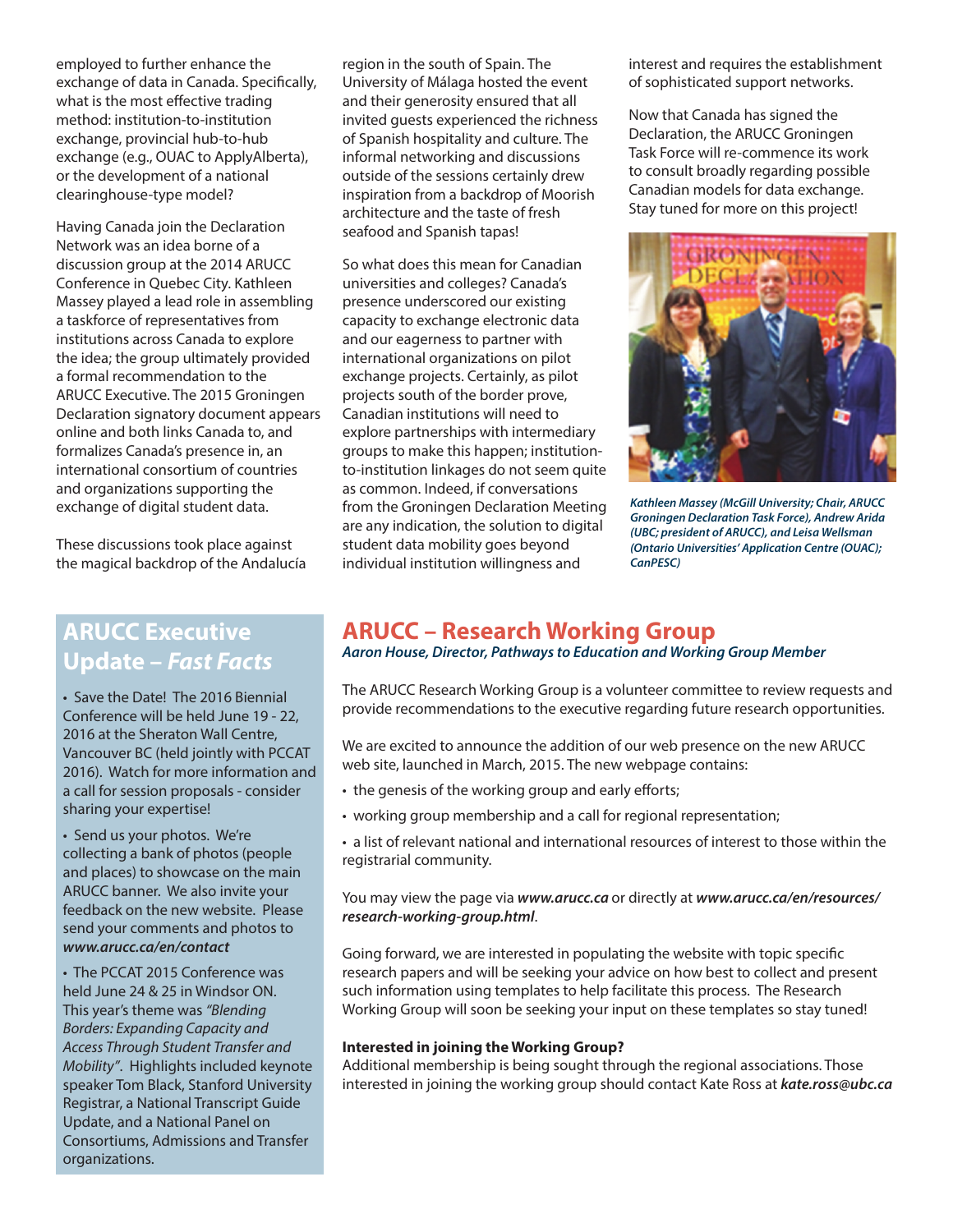## **Congratulations George!**

ARUCC extends our best wishes to George Granger, retiring Executive Director of the Ontario Universities Application Centre (OUAC). George's 35 year career included a year as an Admissions Counsellor at the University of Guelph, fourteen years as Associate Registrar and Director of Admission at Wilfrid Laurier University, and seven years as Registrar at McMaster University. George has served on numerous OURA committees, was President of OURA in 1997, and received the OURA Award of Achievement in 2001, becoming member emeritus in recognition of his many contributions.

For the last 12 years, George has been the Executive Director of the OUAC. Under his extraordinary leadership, George has made the OUAC a centre of excellence in centralized application services recognized provincially, nationally and internationally. He has provided oversight of the Ontario Universities Fair, an event that now attracts



over 129,000 visitors a year and has provided key direction in innovative application services including electronic transcript management.

On July 1, 2015 OUAC welcomed Dave Wallace as the incoming Executive Director, formerly CIO at the University of Waterloo.

## **Exploring the Impact of a Fall Break Policy on Student Mental Health Outcomes and Retention** *Kelly Pilato, Doctoral Candidate, Applied Health Sciences, Brock University*

The mental health of university and college students is receiving increasing attention as they report higher levels of stress and anxiety than the general population (Stallman, 2010). As mental illness commonly develops between the ages of fifteen and twenty-four (Eisenberg, Golberstein, Gollust, & Hefner, 2007) post-secondary students are at particular risk. In fact, the higher stress levels associated with being a first year university student alone lead to higher dropout rates than either anxiety or depression (Tamin, 2013).

Many universities across Ontario are implementing a policy for a fall break in hopes of alleviating students' stress and anxiety in order to improve mental health, heighten retention, and increase academic productivity. However, there is limited research on university-initiated interventions that alleviate school related stress. There is even less research on whether a policy for a fall break has an impact on student's mental health and the overall health of the students on campus.

The objective of this study is to assess whether a newly implemented policy for "fall break week" reduces students' stress and anxiety and increases retention at Brock University.

A mixed methods methodology is being used to collect self-reported qualitative

and quantitative indicators of stress and academic achievement and retention. This study uses a three-year longitudinal cross-sectional survey design with a sample of full-time undergraduate students registered in core and context courses across all faculties. Regression analyses and two-way ANOVAS were used in years one and two to determine if there is a relationship between the break and stress, academic achievement, retention and test differences between gender, Faculty, and year of study.

Data is also being contrasted with retrospective information to establish a baseline for comparison over 3 years on proxy measures for mental health indicators such as student health services usage, residence incident reports, campus police services and counselling services usage. An institutional analysis including the variables of a breakdown of undergraduate students only by age/ gender/year of study/Department; data regarding admission data – high school averages with standard deviations by undergraduate department for each of the past four years; and major averages by degree program and retention rates within degree programs by year again over the past four years is also being compiled for the database as well as to compare representativeness of the sample from each year of the study (year one, 2013/2014 and year two, 2014/2015).

Two years into this study, a trend toward the Fall Break decreasing students overall stress can be seen. Students agree the break was beneficial, that workload did not increase as a result of the break (before or after) and that stress did not increase as a result of increased workload. Although the strength of the associations varied, these general conclusions held for all years, all faculties and for both males and females. The group reporting the greatest benefit was first year students in year one of the study (2013/2014) and first and second year students in year two of the study (2014/2015). The data also revealed that stress is correlated to workload as those students who did report increased workload before or after the break also reported greater stress; although a trend toward fewer students reporting either workload or stress increasing before or after the break can be seen from year one of the study (2013/2014) to year two of the study (2014/2015).

This research will provide comprehensive evidence regarding the utility of a Fall Break to reduce stress and increase retention in post-secondary settings. Findings will help post-secondary institutions determine whether a fall break week can be an effective part of a multi-faceted approach to addressing students' stress and anxiety.